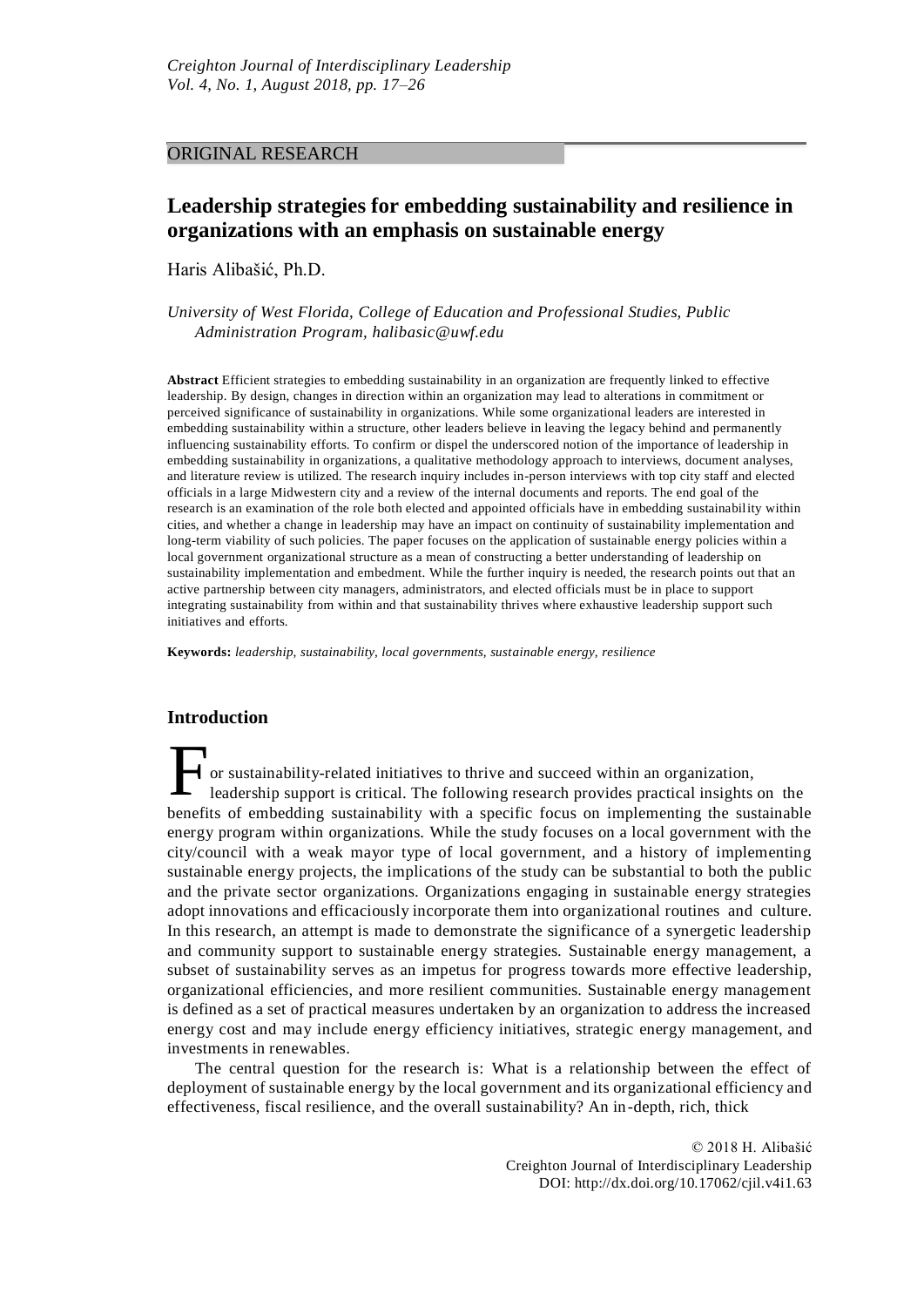descriptions concerning the opportunities and a potentially positive impact on local governments and communities were identified. One of the critical topics explored was the effectiveness of leadership in developing, delivering and sustaining the sustainable energy strategies. Furthermore, a key to successful sustainable energy implementation is measuring, tracking, and reporting of results is analyzed. The implications for transformative changes include informing the local government public administrators of the benefits of institutionalizing sustainable energy management and the effects on productive leadership, efficient organizations, and resilient communities. As the increased cost of energy, lack of coherent climate change policies and financial conditions intensify pressures on local governments, sustainable energy management provides an opportunity to reduce adverse effects of such inherent concerns.

The ultimate goal of this study is to identify the critical mechanisms leading to effective sustainable energy strategies at a local government level. The role of local governments is to deliver efficient and effective services and to ensure the safety of the public to support the critical results related to the quality of life in their communities. However, cities' leaders are primarily concerned with the economic well-being of the organization. Moreover, a new fiscal distress dynamic dictates new approaches, and sustainable energy management offers novel venues to address the issues related to the economic, social, environmental, and governance elements of sustainability aligned with a pragmatic, practical worldview. Researchers in previous studies surmised the importance of sustainable energy, and sustainable energy models for cities (Houck & Rickerson, 2009; Hughes, 2009; Keirstead et al., 2012; Kim et al., 2006; Born et al., 2001).

The literature review reveals an abundance of books, and peer-review journal articles using varying lenses focusing on sustainability (Akinsete and Nelson, 2017; Alibašić, 2017a & 2018b; Collin and Collin, 2010; Cohen, 2011; Coyle, 2011; Doppelt, 2010; Girardet, 2006; Portney and Berry, 2010; Portney, 2013; Slavin, 2011; Tumlin, 2012). Moreover, number of research, writings, and studies provide a review of varying aspects of energy efficiency and renewable energy efforts, including programs and policies (Alibašić, 2017b; Anderson, Kanaroglou, and Miller, 1996; Bossink, 2017; Born et al. 2001; Brownsword et al., 2004; Burch, 2010; Cheung et al., 2016; Cumo et al., 2012; Droege, 2006; Friedman & Cooke, 2011; Kim, Han, and Na, 2006; Lin & Huang, 2009; Madlener & Sunak, 2011; Mathiesen, Lund, and Karlsson, 2010; Vanderburg, 2006). However, a lack of specific research on the role of leadership in sustainable energy programs, plans, projects and policies, and in embedding sustainable energy to increase organizational efficiency is evident.

The positive impact of sustainable energy initiatives is presented using a case study of the City of Grand Rapids, MI. The City meritoriously deploys sustainability in the strategies and programs, brings about better insight into the potential implications of sustainable energy and sustainability programs and the role of leadership in implementing and embedding sustainability. One goal of this research was to analyze the influence of sustainable energy on the organization and in the community and showing the leadership at the local government level. Fitzgerald's (2010) viewed cities as leaders in inspiring national policies and energy sector growth and innovation. Local governments lead the worldwide efforts in deploying sustainable energy initiatives to increase climate resilience (Alibašić, 2018a & 2018c).

To adequately position the qualitative research design in evaluating the sustainable energy management and leadership, grounded theory formed the framework of this study. The grounded theory approach offers a prospect for new theories to emerge in the social science field rooted in objectivist and more recently constructivist concepts with a focus on generating theory, induction, and deduction. Grounded theory design contributes to the new views and theoretical understanding of sustainable energy management and the future of the sustainability framework. Studying sustainable energy in local government presented an opportunity for a potential theory to emerge as a more advanced field of study.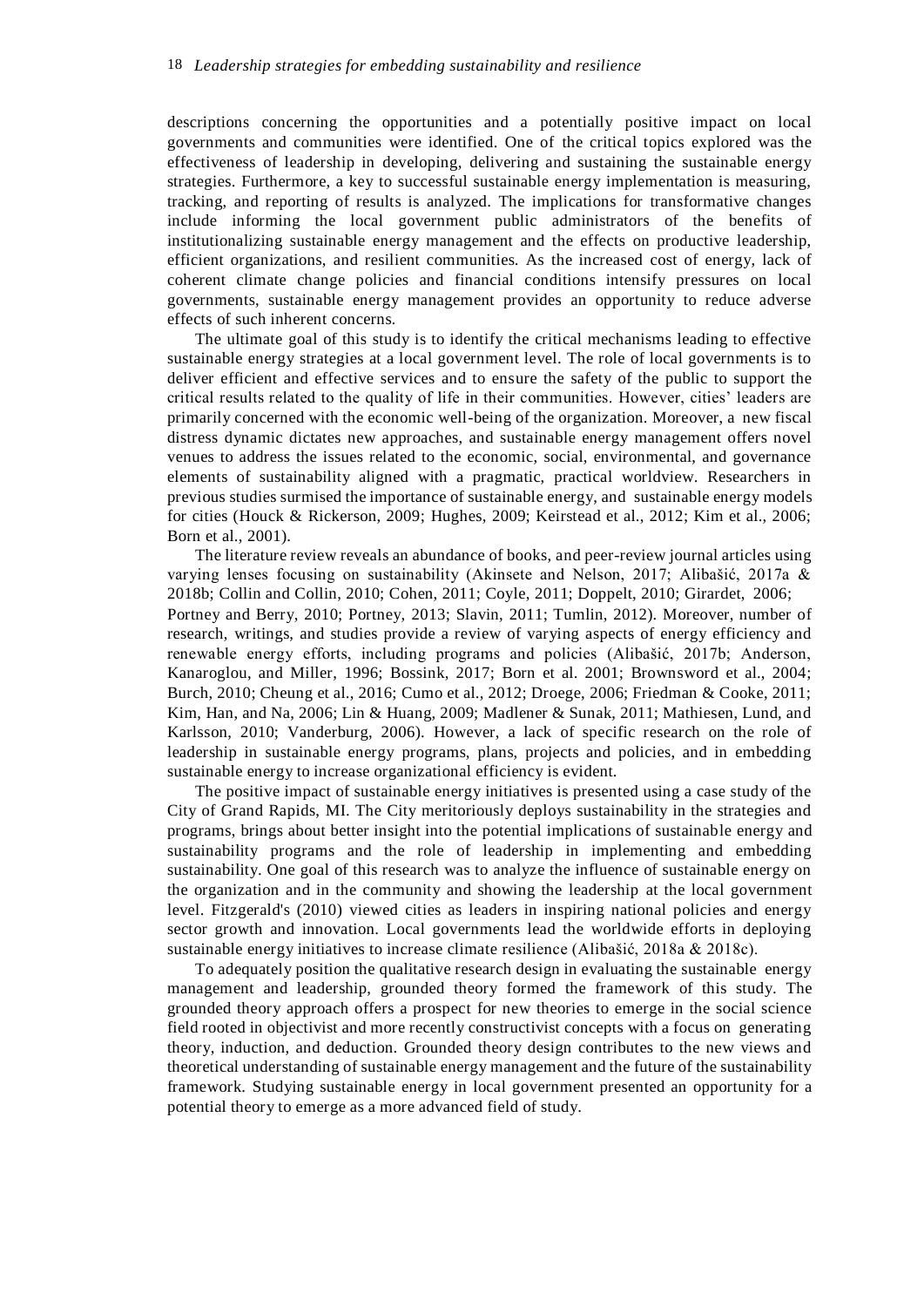#### *Leadership and sustainability in local governments*

Today's leaders must operate within the constraint of surroundings, and limitations and benefits of a partnership with other similar organizations. Osborn, Hunt, and Jauch (2002) observed how organizations embedded the formal and contextual approach to leadership internally (p. 798). In cities, the performance measurements are incorporated into specific leadership actions, whether they include a reduction in energy consumption, renewable energy or specific reporting mechanism. Successful and sustainable organizations utilize "the set of shared values, beliefs, and norms" to enhance its work and efficiency (Yukl, George, Jones, 2009, p.502). In such environmental and structural authentication, leadership is essential for favorable evaluation, development, and implementation of sustainable energy management.

#### *Sustainable energy management in Grand Rapids, MI*

The City of Grand Rapids employs approximately 1,500 employees and is the second largest municipality in Michigan (City of Grand Rapids, 2016). Since 2004, the City has successfully implemented innovative sustainability strategies and incorporated them effectively into City's operations and culture (Alibašić, 2014 & 2015; City of Grand Rapids, 2015; City of Grand Rapids, 2016). The city employed sustainability at all levels to critically evaluate and appraise existing services and to improve operations, cut waste, and reduce costs for the organization. In addition to successfully transforming operations, a certain level of empowerment of employees occurs in the workplace manifested through sustainability. As employees design their work processes, they are more effective in creating the desired outcomes with the explicit association to the budget.

Sustainable energy efforts in the City of Grand Rapids date back to 1987 with the first energy audits evolving overtime to nascent energy efficiency strategies. Energy conservation efforts have remained a centerpiece of the overall sustainability efforts of the city. Besides, the city has been consistently analyzing cost-effective opportunities for on-site energy generation, including the use of wind turbines, solar panels, and geothermal production techniques. Initial successes in these areas have led city leaders to commit to the target of obtaining 100% renewable energy by 2025 (Steiner, 2017; City of Grand Rapids, 2016). The city is regularly listed on the U.S. Environmental Protection Agency Green Power Partnership list, a progr am that features the organizational procurement of green power by offering expert advice, technical support, tools and resources (EPA, 2018).

#### **Methodology**

The methodology utilized in this research is in alignment with the grounded theory from a constructivist perspective as outlined by Charmaz (2014). Moreover, Birks and Milles (2015) described the growing popularity of a grounded theory approach in qualitative data research for generating emergent theories from data. According to Charmaz (2014), the goal of "grounded theory strategies is to focus data collection" on constructing theories (p. 87). Moreover, Charmaz and Belgrave (2012) added researchers routinely use interviewing for data collection where grounded theory is being utilized for qualitative studies. Grounded theory is employed to assist with explaining the interconnection of sustainable energy management, organizational leadership in local governments. Accompanying grounded theory design added a dimension to the research findings.

A qualitative, purposeful sample study of the city's sustainable energy efforts was conducted to confirm or dispute the connection between leadership and sustainable energy. An evolving dynamic between the concepts of sustainability and leadership was examined, focusing on sustainable energy initiatives. In line with Patton's (2002) recommendation for critical case sampling with the most impact, a purposeful sample of twenty (20) top management level employees, elected and appointed officials, and community leaders from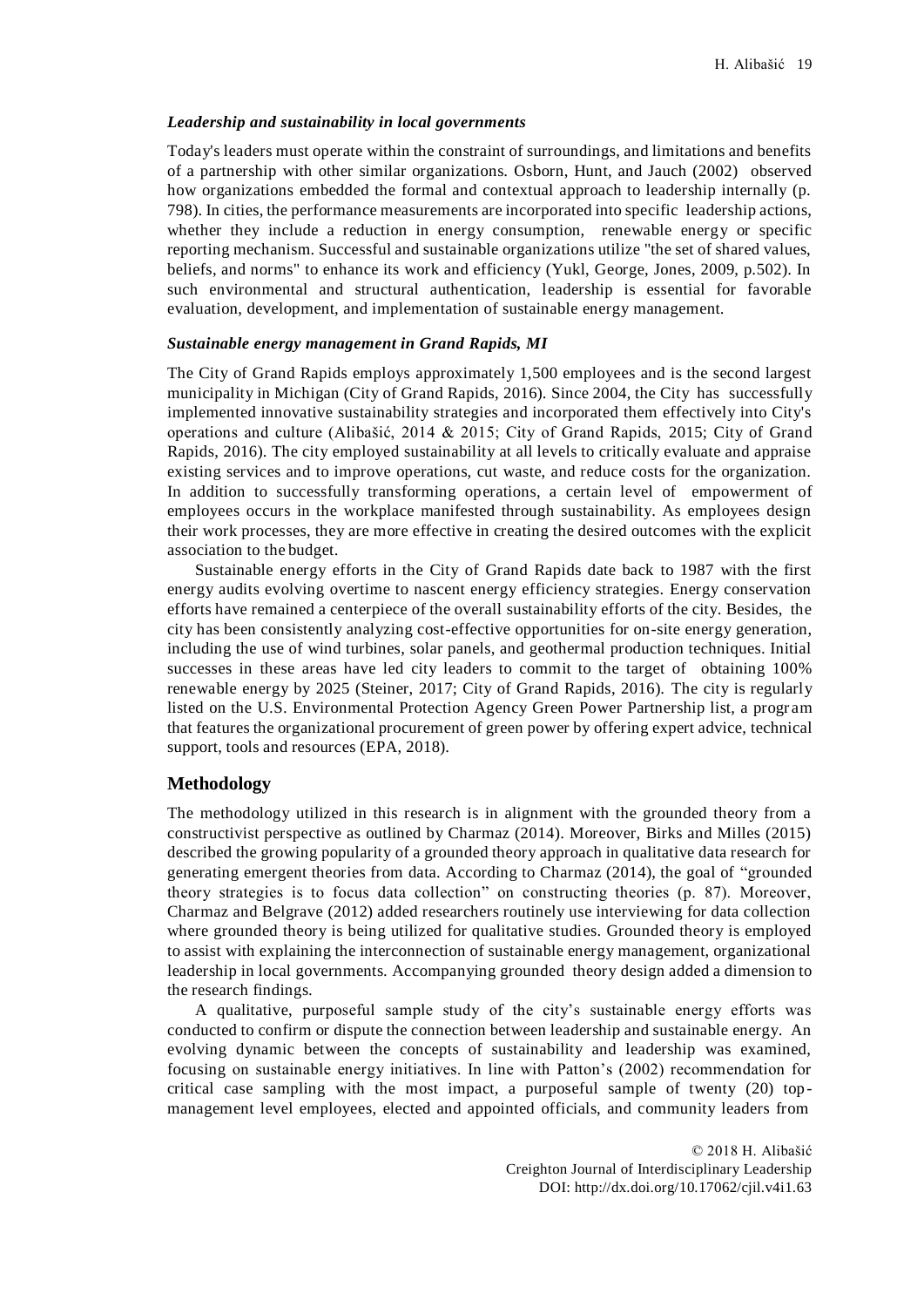the city was selected and then interviewed using the specific questions. Of those 20 identified interviewees, each had an active, leadership role in sustainable energy, whether in a management position or as a direct stakeholder related to sustainable energy.

| Table 1. Demographic data of participants |                                               |                      |       |  |  |  |  |
|-------------------------------------------|-----------------------------------------------|----------------------|-------|--|--|--|--|
|                                           | Community<br>organizations<br>representatives | City representatives | Total |  |  |  |  |
| Elected officials                         |                                               |                      |       |  |  |  |  |
| Management/director                       | 4                                             | 9                    | 13    |  |  |  |  |
| Mid management                            |                                               | 4                    |       |  |  |  |  |
| Total                                     |                                               | 15                   | 20    |  |  |  |  |

| Table 1. Demographic data of participants |  |  |  |
|-------------------------------------------|--|--|--|
|                                           |  |  |  |

*Table 1 describes demographic data of participants and professional positions of the interviewees.*

Patton's (2002) and Creswell's (2007) approaches to a conceptual framework for using the purposeful sampling strategy and strategies in dealing with case studies were utilized in this research. Yin's (2008) recommended the use of a case study for examining social issues. Huberman and Miles (2000) provided an additional structure on for data collection methodologies in case studies, including interviews. An in-depth analysis of the sustainable energy management by the City of Grand Rapids provided an opportunity to examine the economic, environmental, and societal impact of such efforts internally and externally. The method of analysis was in line as suggested by (Stake, 1995; Wolcott, 1994; as cited in Creswell, 2009) for the case study. Multiple points of data collection allowed for participants' perception to be included in the research outcome. Furthermore, the qualitative data was collected and then analyzed for themes, in line with Creswell's (2009) recommendation for primary qualitative research (p. 184).

In identifying purposefully selected site and individuals for collecting the qualitative data Creswell (2009) suggested face to face interviews with city representatives and review and analysis of the qualitative publicly available documents such as reports related to sustainability. In using grounded theory approach, Charmaz (2014) emphasized the theoretical applicability of interviews rather than the full accuracy. The City's internal documents added a further dimension to the qualitative portion of the research, shedding light on operations and strategies related to sustainability. However, the internal documents did not offer an in-depth overview of data needed for this study in as much as interviews did with rich and thorough responses. The interviews were conducted on-site in the City of Grand Rapids. The more extended period for a qualitative study at the city ensured the reliability of data and integrity of research.

Walden University's Institutional Review Board (IRB) approval number for the study is 05-09-13-0186190. To add rigor to the study, after setting up the boundaries of the research, the strict data collection procedure to ensure the integrity of data was incorporated. After recording them, the interviews were transcribed and coded, as recommended by Stake (1995) using NVivo software for categorical aggregation denoting significance in the inquiry. Categorical aggregation was utilized to support looking for categories and themes. The study included analysis of the data with themes and utilization of NVivo software and its Node methodology, producing the coding density and strength in a meaningful order. By coding a specific part of the data and placing them into nodes, using the NVivo enabled a more cohesive organization of themes rigorously. Further analysis by looking at a hierarchical relationship was prepared by using the Framework Matrix in NVivo. By observing broader categories of data, various patterns and meanings were recognized from collected data and concepts behind each interview and to see the hierarchal interactions between the results.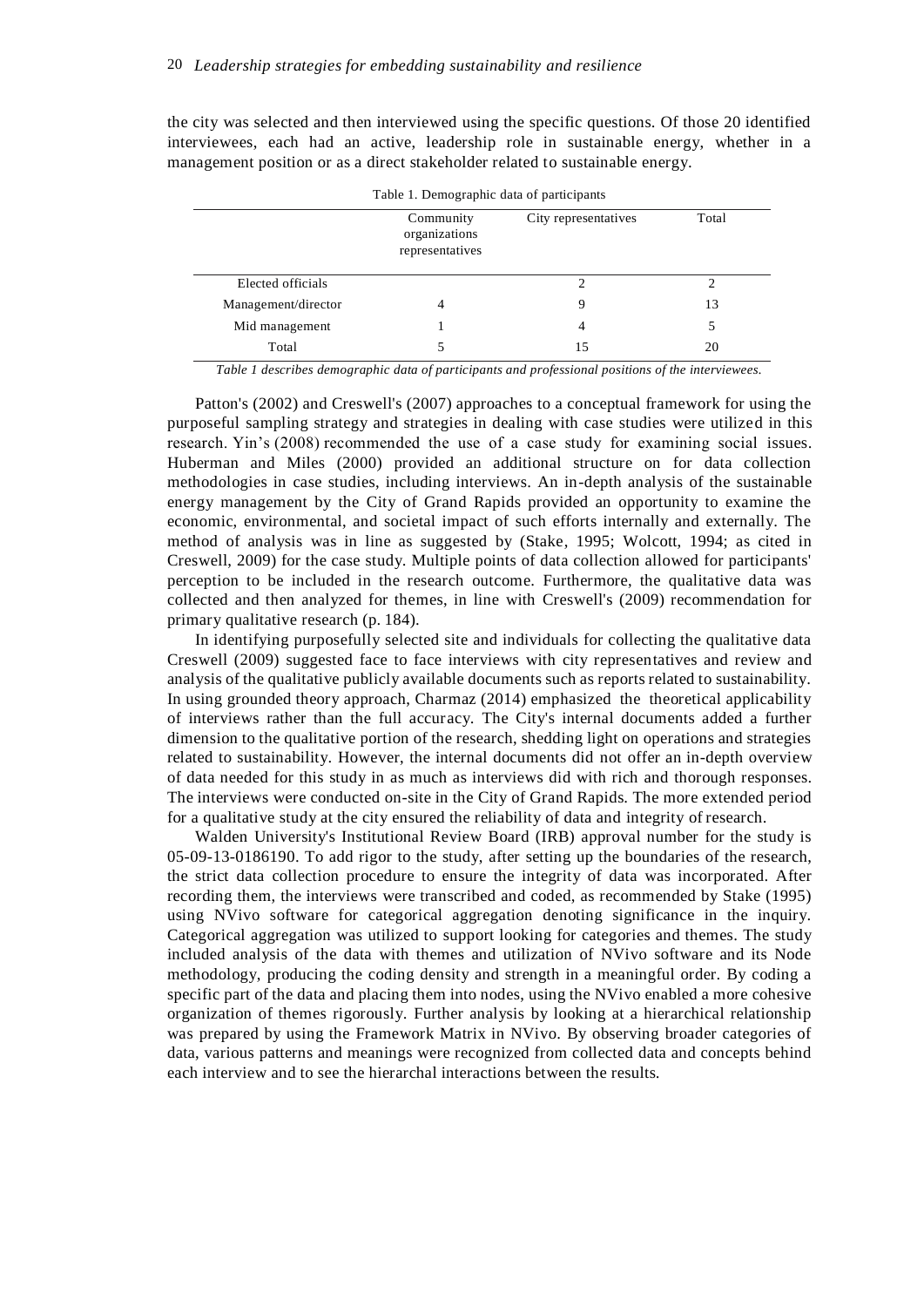### **Results**

Based on the overall themes collected from transcribed interviews, questions about the impact of sustainable energy on the overall sustainability of the organizations generated a generous amount of constructive and indispensable responses. The effect of sustainable energy, defined as energy efficiency, renewable energy, and energy management is summarized through the lens of the resilience of the organization and the community, good governance, transformation and awareness, cost reduction, savings, cost avoidance, and efficient delivery of services. While there are varying themes that have occurred under different questions, a consensus of themes from research results was identified:

- Answerability and Good Governance.
- Triple Bottom Line Benefits.
- Embracing New Technologies and Systems.
- Building Resiliency through Transformation and Awareness.

In particular, an impressive portfolio of responses was collected through the theme of Building Resiliency through Transformation and Awareness. A summary of those responses emerged under the subset of themes focusing on Awareness and Improved Culture and Leadership, and Sustainable Organizations. According to responders, an intricate and irreplaceable connection between the organizational resilience, sustainability, transformation, and culture and leadership exist within an organization. The theme relies on a subset of themes focusing on Awareness and Improved Culture and Leadership, and Sustainable Organizations. The theme links to all the research questions, but most precisely answers the research question about a relationship between the impact of sustainable energy management on organizational efficiency and effectiveness, fiscal, and overall sustainability.

When compared to overall patterns from each interview, sustainable energy is viewed as an opportunity. In the words of interviewees, sustainable energy has a potential transformational and cultural impact in the community and organization. This view of transformation is the common theme among all but one interviewee, and the common thread and pattern transpired from interviews. As one of the community members interviewed for research noted: "Efforts for the sustainable energy management have been transformational." Interviewee 11 also added that as changes were made, and everyone responded to "the accepted norms to be more efficient" but those changes "would not have been made without a concerted effort and without changing the expectations and the norms." Likewise, Interviewee 17 responded that relationship between sustainable energy management and overall sustainability is unlimited "from an energy concept and a cultural people concept" further explaining that both have a positive effect on each other. Furthermore, Interviewee 17 added:

"Getting a buy-in and understanding how to be more energy efficient from a process standpoint, and coupled with renewable energy at the same time, not only is it driving cultural transformation, with how to do things from a business practices, but that also turns into conservation, which inherently turns into energy savings in some form."

As noted by Interviewee 18, in addition to the cost that city pays, "there is an impact on the awareness that energy use has on the environment and overall cost that we pay" as a result of keeping track of costs for the past 10-11 years showing that costs kept rising. Interviewee 18 further noted, "As people became aware of these costs and started making changes, now these costs are going down, down, down every year," concluding the city is "heading in the right direction." Interview 13, directly involved in sustainable energy project management, noted that major shifts are occurring "even within the last ten years, of people being aware of not only having energy, looking at energy, and saving energy here and there, but we are evolving into the big picture mindset." The Interviewee 13 continued saying the process of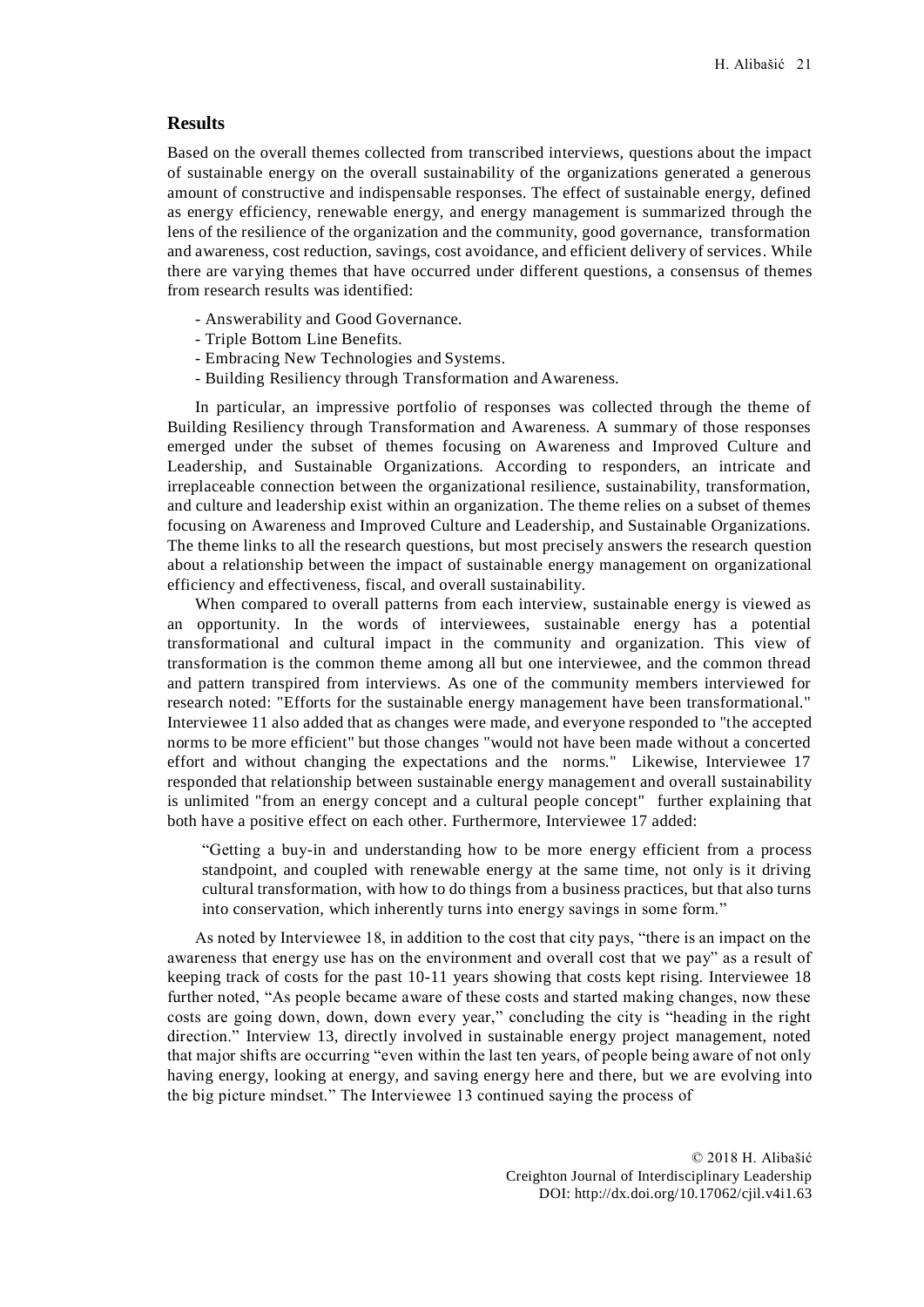### 22 *Leadership strategies for embedding sustainability and resilience*

change starts with "simple things like being conscious of where we are now, where we were five years ago, what improvements have we made, and what improvements we can make." Furthermore, Interviewee 13 noted the impact of energy use has beyond the organization "now we are also looking at where the energy is coming from, is this the best source of our energy, and now realizing that energy creation does have an impact on regional environments, and the area in general."

Interviewee 12 explained how the City's transformation plan is linked to the Sustainability Plan and is "integrated into it, but it is working on the operational side to transform our operations, and to provide a sustainable operational platform, which is essentially a lower cost platform than the trajectory we have been on." When describing sustainable energy in the city's operations, Interviewee 3 pointed out many benefits of the sustainable infrastructure and the ability to evaluate such relationship between sustainable energy management and efficiency in the organization, stating: "It has a considerable impact, catalyzing the various departments within the City to work within their organization to see what they could do for more sustainable practice." In response to the question on how sustainable energy management impacts the city's triple bottom line, social, economic, environmental decisions, Interviewee 20 believed that "there is a culture that develops, culture of energy efficiency, culture that can be bred out of being conservative, and being good stewards of the resources." According to respondents, sustainable energy provides multiple opportunities to benefit the organization. The willingness of the organizational leadership to embrace those opportunities can have significant positive impact on social, governance, economic and environmental aspects of the community. In building resilient communities, organizations providing essential public services use sustainable energy as an opportunity to tackle short and longterm costs. Additionally, leaders use it as an opportunity to serve the public from reinvestments and savings achieved in applying sustainable energy.

The interviewees provided an abundance of in-depth descriptions responses, indicating the evidence of the impact of sustainable energy management on the organization. The research results reveal the relevant conclusions about successful organizations and communities engaged in sustainable energy management.

# **Discussion**

The role of government is often characterized by its ability to provide services to its constituents. In recent years, the concept of sustainable energy management as a system of good governance and cost containment became more prevalent. Traditionally, researchers have focused on large-scale benefits from either renewable energy, or energy efficient, but not in the overall context impact on the transformation of the local governments. Researchers (Keirstead, Jennings, & Sivakumar, 2012; Lin and Huang; 2009; MacKay, 2009; Houck and Rickerson, 2009) noted the direct impact of the application of sustainable energy management in local governments. Scholars in this field have documented the purpose and benefits of sustainable energy in local governments' operations and communities, focusing on specific delivery of sustainable energy using case studies. By linking applied sustainable strategies to local governments and testing for a positive impact from such actions in communities, the applicable grounded theory method was utilized within the context of sustainability and the positive social changes that occur as a result.

This qualitative research study demonstrated the effectiveness of the city's sustainable energy efforts and practical strategies that could enable other communities to learn from these particular policies and programs. In general, interviewees believed that successful energy management, including energy consumption reduction, and managing the issue or rising cost would unavoidably lead to improved management and maintenance of infrastructure, systems, equipment, and assets. Furthermore, the city employs its sustainable energy management as an attempt to further operational efficiency, and to address economic, environmental,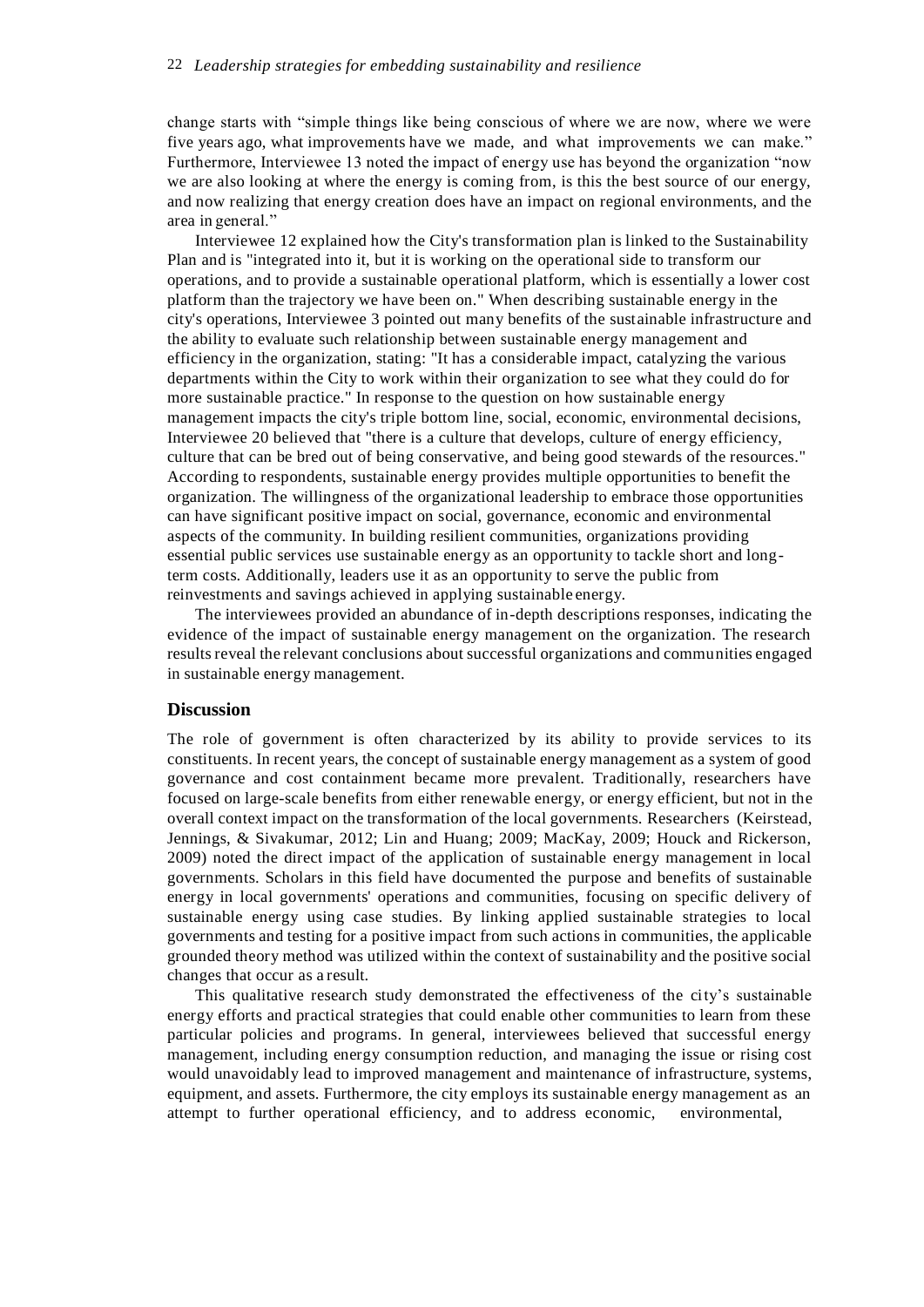governance, and social aspects of activities in delivering services, described as the Quadruple Bottom Line (Alibašić, 2017). The findings directly related to the research questions on the impact of sustainable energy management and subsequent measurement and reports.

The data indicated that city staff made a conscientious effort in delivering sustainable energy programs and that robust correlating support from the community and political leaders is needed and available. The city has been engaged in saving energy, reducing energy consumption, changing energy outlook, reviewing outside energy providers, and looking at cost function from a sustainability perspective. The city has evaluated functional infrastructure and systems, engineered new solutions to decrease pollution, reduce cost, and provide better outcomes for taxpayers. Moreover, the financial results are further evidence of the impact of the practical application of sustainable energy policies. As noted in a recent statement by the Deputy City Manager, Eric DeLong, using energy efficiency projects alone, the city was able to save over \$25 million (Steiner, 2017). Additionally, future cost avoidance is expected from investment in renewable energy projects (Steiner, 2017). A principal focus on frugality and fiscal responsibility are evident throughout the city organization.

### *Building resiliency through transformation and awareness*

Interviewees offered compelling responses related to sustainable energy outcomes, changes in organizational culture, and a general theme of transformation and leadership. In describing sustainability as an opportunity Laszlo and Zhexembayeva (2011) suggested the sustainability be viewed as an added benefit. There is overall confidence that sustainable energy management has a positive impact on operations and meets community expectations for transformation. As pointed out by Fiksel (2003) organizations are better off embracing and dealing with uncertainty to adapt to changes, rather than avoiding it (p. 5338). Transformative measures were undertaken by the city's leadership to build a stronger and more resilient organization ready to respond to changing demands and surrounding economic and environmental threats and uncertainty. The transformation towards sustainability is viewed as an opportunity for building more resilient organizations and communities.

### **Conclusion, policy implications, and recommendations**

The research explored the impact of sustainable energy management in local government, its applicability and practicality. It built on previous literature, studies, and findings, and addressed the considerable gaps that still exist in the under-researched field of study. In exploring sustainable energy management within local governments in the context of sustainability, the research advances specific impacts from sustainable energy and its connection to organizational leadership. As today's organizations deal with an increased level of complexity and existential threat, their leadership is continuously challenged to adapt to changes, to evolve and transform to create and maintain sustainable organizations (Ireland & Hill, 2005; Metcalf & Benn, 2017; Uhl-Bien, Marion & McKelvey, 2007).

As explained by Bringer, Johnston, and Brackenridge (2006) grounded theory is used to create a reality-based theory (p. 251). These reliable, reality-based outcomes of the research are evidenced throughout the study. However, while this inquiry generated a potential positive alignment between sustainability and leadership, further research is required for an onset of the new theory. The findings from the interviews and the follow up analysis revealed that there was a positive impact on organizations and communities attributable to sustainable energy management. The implications of the results of this study in institutionalizing sustainable energy management include transformative changes for public administrators in the local governments, benefits of a more productive leadership, and more resilient communities.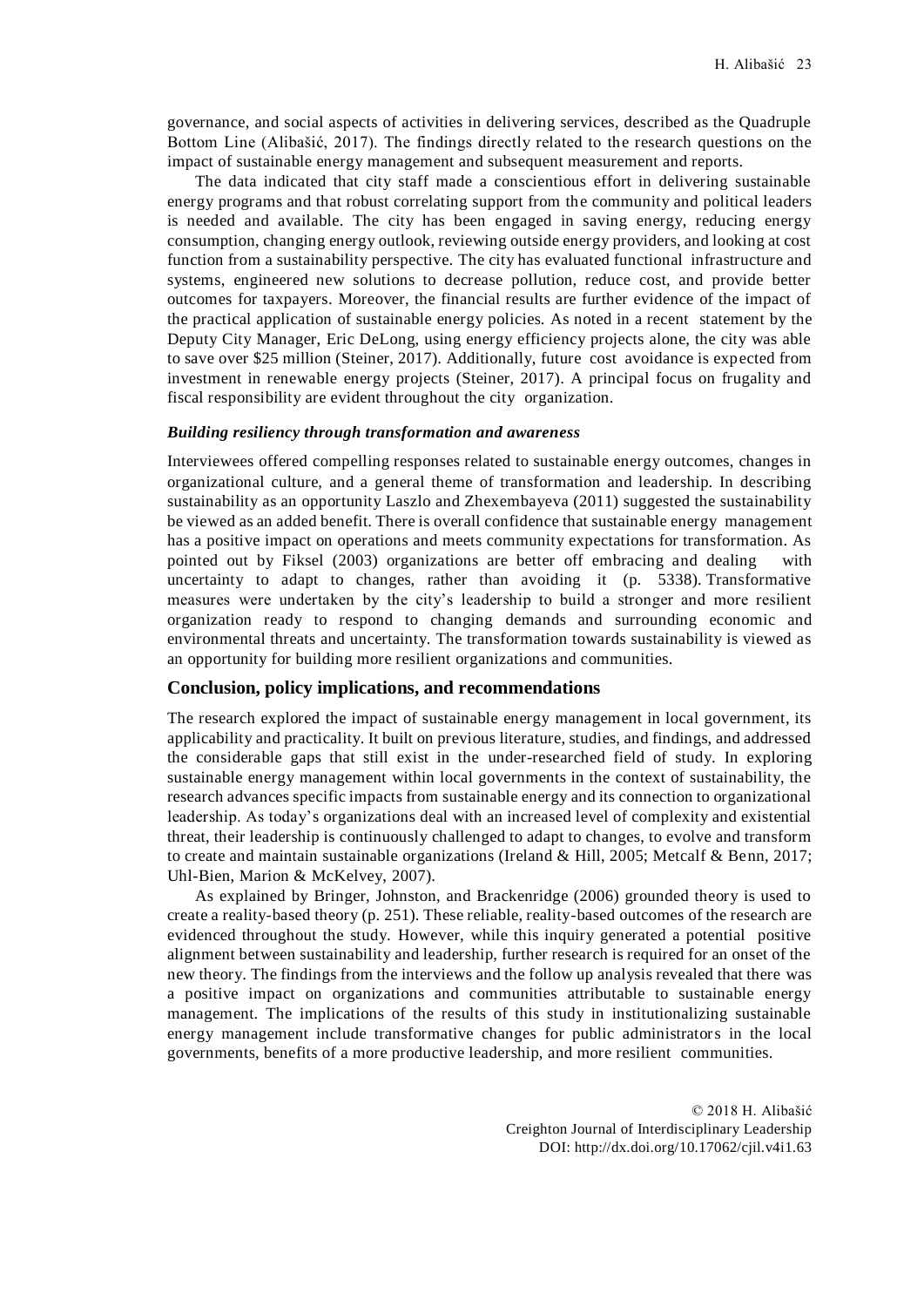The findings of this research are consistent with previous inquiries of cities and the impact of renewable energy, energy management, and energy efficiency (Alibašić, 2015 & 2017b; Bossink, 2017; Hughes, 2009, Houck & Rickerson 2009; Lin & Huang, 2009). Furthermore, findings document a correlation between the successful implementation of sustainable energy management and leadership. The interviewees shared a sense of pride and ownership as being part of the sustainable energy management, and relevant policies and programs. It became evident during the interviews that staff directly and indirectly involved in sustainable energy projects spoke with a sense of pride and ownership. The research demonstrates how employees control builds capacity for accountability and good governance, leading to universal leadership for those involved in sustainable energy efforts within organizations, and focusing on final deliverables for the entire organization. There is a sense of synergetic direction that starts from the top and spreads across the organization and is supported by the community.

Additional research is needed to compare sustainable energy efforts across a spectrum of cities and programs, and to prove the concept of answerability and good governance, as well as the concept of resilience through transformation and awareness. Finally, several respondents were concerned about future of sustainable energy efforts with an impending change in leadership. Future studies focusing on the transitional aspect of leadership in the context of culture change and transformation towards sustainability would be advantageous to organizations. The organization benefited from having a structured leadership engagement in planning and implementation of strategies related to the sustainable energy management. Moreover, future investigations should include the views of city staff not engaged in sustainable energy.

### **References**

- Akinsete, E., and Nelson, M. A. (2017). Deconstructing sustainable development. The International Journal of Sustainability in Economic, Social, and Cultural Context 13 (1): 53-71.
- Alibašić, H. (2014). Planning and implementing climate resiliency in Grand Rapids. The Review, 05-06, 24-27. Michigan Municipal League. Retrieved on November 15, 2017, from [http://www.mml.org/RESOURCES/PUBLICATIONS/MMR/issue/may-june2014/review-mayjune2014](http://www.mml.org/RESOURCES/PUBLICATIONS/MMR/issue/may-june2014/review-mayjune2014-) online.pdf
- Alibašić, H. (2015). A case study on implementing sustainable and resilient energy initiatives in water and sewer systems." German American Water Technology Magazine 2015/2016, 22-23. Retrieved on November 5, 2015, from

[http://www.gaccmidwest.org/fileadmin/ahk\\_chicago/4.\\_INITIATIVEN\\_PROGRAMME/GAWT\\_Initiative/G](http://www.gaccmidwest.org/fileadmin/ahk_chicago/4._INITIATIVEN_PROGRAMME/GAWT_Initiative/G) AWT\_MAGAZINE\_2015-2016\_WEB.pdf

- Alibašić, H. (2017a). Measuring the sustainability impact in local governments using the Quadruple Bottom Line (QBL). The International Journal of Sustainability Policy and Practice 13 (3).
- Alibašić, H. (2017b). Sustainable energy policy for state and local governments. In Farazmand, A. (Ed.) (2017). Global Encyclopedia of Public Administration, Public Policy, and Governance. Springer International Publishing.
- Alibašić, H. (2018a). Leading climate change at the local government level. In Farazmand, A. (Ed.) Global Encyclopedia of Public Administration, Public Policy, and Governance. Springer International Publishing.
- Alibašić, H. (2018b). Sustainability as organizational strategy. In Farazmand, A. (Ed.) Global Encyclopedia of Public Administration, Public Policy, and Governance. Springer International Publishing.
- Alibašić, H. (2018c). Sustainability and resilience planning for local governments: The Quadruple Bottom Line Strategy. Springer International Publishing. Forthcoming.
- Anderson, WP, Kanaroglou PS, & EJ Miller. (1996). Urban form, energy and the environment: a review of issues, evidence and policy. *Urban Studies. 33(1).*
- Birks, M. & Mills, J. (2015). Grounded theory: A practical guide (2<sup>nd</sup> Edition). Thousand Oaks, CA: SAGE Publications, Inc.
- Born, F.J., Clark, A., Johnstone, C.M., Kelly, N.J., Burt, G., Dysko, A., McDonald, J., & Hunter, I.B.B. (2001). On the integration of renewable energy systems within the built environment. *Building. Services Engineering Research and Technology, 22*(3) 3-13. doi.org/10.1191/014362401701524082
- Bossink, A.G. (2017). Demonstrating sustainable energy: A review based model of sustainable energy demonstration projects. *Renewable and Sustainable Energy Reviews,* 77, 1349-1362.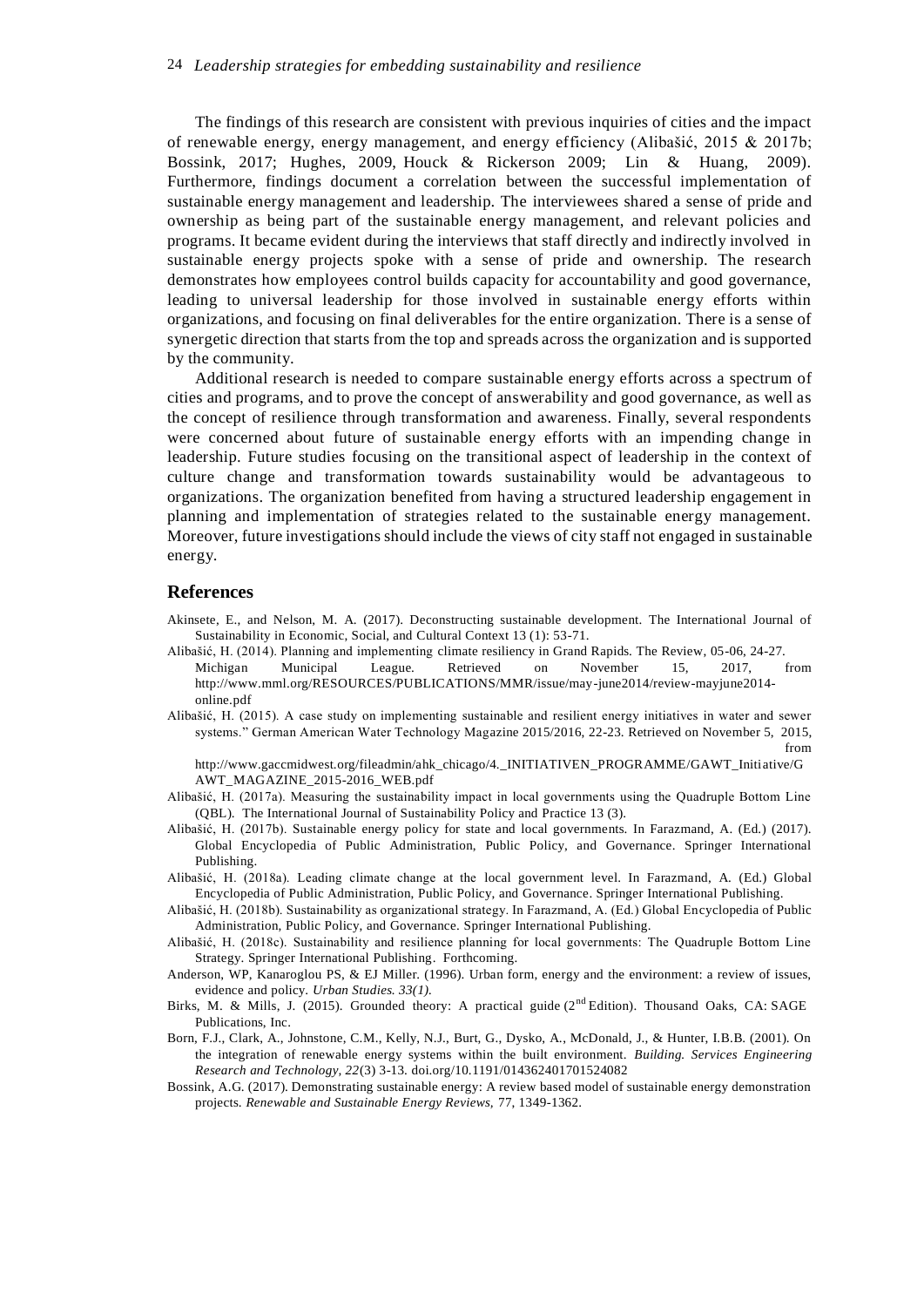- Brownsword, R.A., Fleming, P.D., Powell, J.C., & Pearsall, N. (2004). Sustainable cities modeling urban energy supply and demand. *Applied Energy, 82*, 167-180.
- Bringer, J. D., Johnston, L.H., & Brackenridge, C.H. (2006). Using computer assisted qualitative data analysis software to develop a grounded theory project. *Field Methods, 18*, 245-266.
- Burch, S. (2010). In pursuit of resilient, low carbon communities: An examination of barriers to action in three Canadian cities. *Energy Policy, 38*, 7575–7585.
- Charmaz, K. & Belgrave, L.L. (2012). Qualitative Interviewing and grounded theory analysis. In J.F. Gubrium, J.A. Holstein, A.B. Marvasti, K.D., & KcKinney (Eds.) (2012). The SAGE handbook of interview research: The complexity of the craft. Thousand Oaks, CA: SAGE Publications, Inc.
- Charmaz, K. (2014). Constructing grounded theory ( $2<sup>nd</sup> Ed$ ). Thousand Oaks, CA. SAGE Publications, Inc.
- City of Grand Rapids. (2013). FY2011 FY 2015 Sustainability Plan, As Amended April 2013. Retrieved on November 10, 2017, from *[http://grcity.us/enterprise](http://grcity.us/enterprise-)services/officeofenergyandsustainability/Documents/2013%20Amended%20Sustainability%20Plan.pdf*
- City of Grand Rapids (2015). Fifth Year Sustainability Plan Progress Report. Retrieved on November 1, 2017, from [http://www.sustainablegr.org](http://www.sustainablegr.org/)
- City of Grand Rapids (2016). Sustainability Plan FY2017-FY2021. Office of Energy and Sustainability. Retrieved on December 1, 2017, from *[http://www.sustainablegr.org](http://www.sustainablegr.org/)*
- Cohen, S. (2011). Sustainability management: Lessons from and for New York City, America, and the Planet. New York, NY: Columbia University Press.
- Collin, R. M., & Collin, R. W. (2010). Encyclopedia of sustainability: Volume 1. Santa Barbara, CA: Greenwood Press.
- Coyle, S. J. (2011). The built environments and its supporting systems." In S. J. Coyle (Ed.). *Sustainable and resilient communities: A comprehensive action plan for towns, cities, and regions*. Hoboken, NY: John Wiley & Sons, Inc.
- Creswell, J.W. (2007). *Qualitative inquiry and research design: Choosing among five approaches* (2nd ed.). Thousand Oaks, CA: Sage Publications, Inc.
- Creswell, J.W. (2009). *Research design: Qualitative, quantitative, and mixed methods approaches (3rd edition).* Thousand Oaks, CA: Sage Publications, Inc.
- Cumo, F., Garcia, D.A., Calcagnini, L., Rosa, F., Cumo, F., & Sferra, A.S. (2012). Urban policies and sustainable energy management. *Sustainable Cities and Society, 4,* 29-34.
- Doppelt, B. (2010). *Leading change toward sustainability: A change-management guide for business, government and civil society (2nd revised edition).* Sheffield: Greenleaf Publishing Limited.
- Droege, P. (2006). The renewable city: Dawn of an urban revolution. *Bulletin of Science Technology & Society, 26,* 141-150.
- Fiksel, J. (2003). Designing resilient, sustainable systems. *Environmental Science & Technology, 37*, 5330-5339.
- Fitzgerald, J. (2010). *Emerald cities: urban sustainability and economic development*. New York, NY: Oxford University Press.
- Friedman, K., & Cooke, A. (2011). City versus national energy use: implications for urban energy policy and strategies. *Procedia Engineering 21*, 464-472.
- Girardet, H. (2006). Creating sustainable cities. Schumacher briefings. Devon, UK: Green Books. (Original work published 1999).
- Hughes, K. (2009). An applied local sustainable energy model: The case of Austin, Texas. *Bulletin of Science Technology & Society, 29*(2), 108-123.
- Houck, J., & Rickerson, W. (2009). The Sustainable Energy Utility (SEU) model for energy service delivery. *Bulletin of Science Technology & Society, 29*, 95-107.
- Huberman, A. M., & Miles, M. B. (2000). *The qualitative researcher's companion.* Thousand Oaks, CA: SAGE Publications, Inc.
- Ireland, R. D., & Hill, M. A. (2005). Achieving and maintaining strategic competitiveness in the 21st century: The role of strategic leadership. Academy of Management Executive, 19, 63–77.
- Keirstead, J., Jennings, M., & Sivakumar, A. (2012). A review of urban energy system models: Approaches, challenges and opportunities. *Renewable and Sustainable Energy Reviews, 16*, 3847-3866.
- Kim, J., Han, D., & Na, J. (2006). The solar city Daegu 2050 project: Visions for a sustainable city. *Bulletin of Science Technology & Society, 26*, 96-104.
- Laszlo, C. & Zhexembayeva, N. (2011). *Embedded sustainability: The next big competitive advantage.* Stanford, CA: Stanford Business Books.
- Lin, Q.G., & Huang, G.H. (2009). A dynamic inexact energy systems planning model for supporting greenhouse gas emission management and sustainable renewable energy development under uncertainty - A case study for the City of Waterloo, Canada. *Renewable and Sustainable Energy Reviews, 13*, 1836-1853.
- MacKay, D. J.C. (2009). Sustainable energy: Without the hot air. Cambridge, England: UIT Cambridge Ltd.
- Madlener, R., & Sunak, Y. (2011). Impacts of urbanization on urban structures and energy demand: What can we learn from urban energy planning and urbanization management? *Sustainable Cities and Society, 1(1), 45–53.* Mathiesen, B. V., Lund, H., & Karlsson, K. (2010). 100% Renewable energy systems, climate mitigation and
- economic growth. *Energy, 35*(3), 1381–13902.

© 2018 H. Alibašić Creighton Journal of Interdisciplinary Leadership DOI: [http://dx.doi.org/10.17062/cjil.v4i1.63](http://dx.doi.org/10.17062/CJIL.v3i2.63)